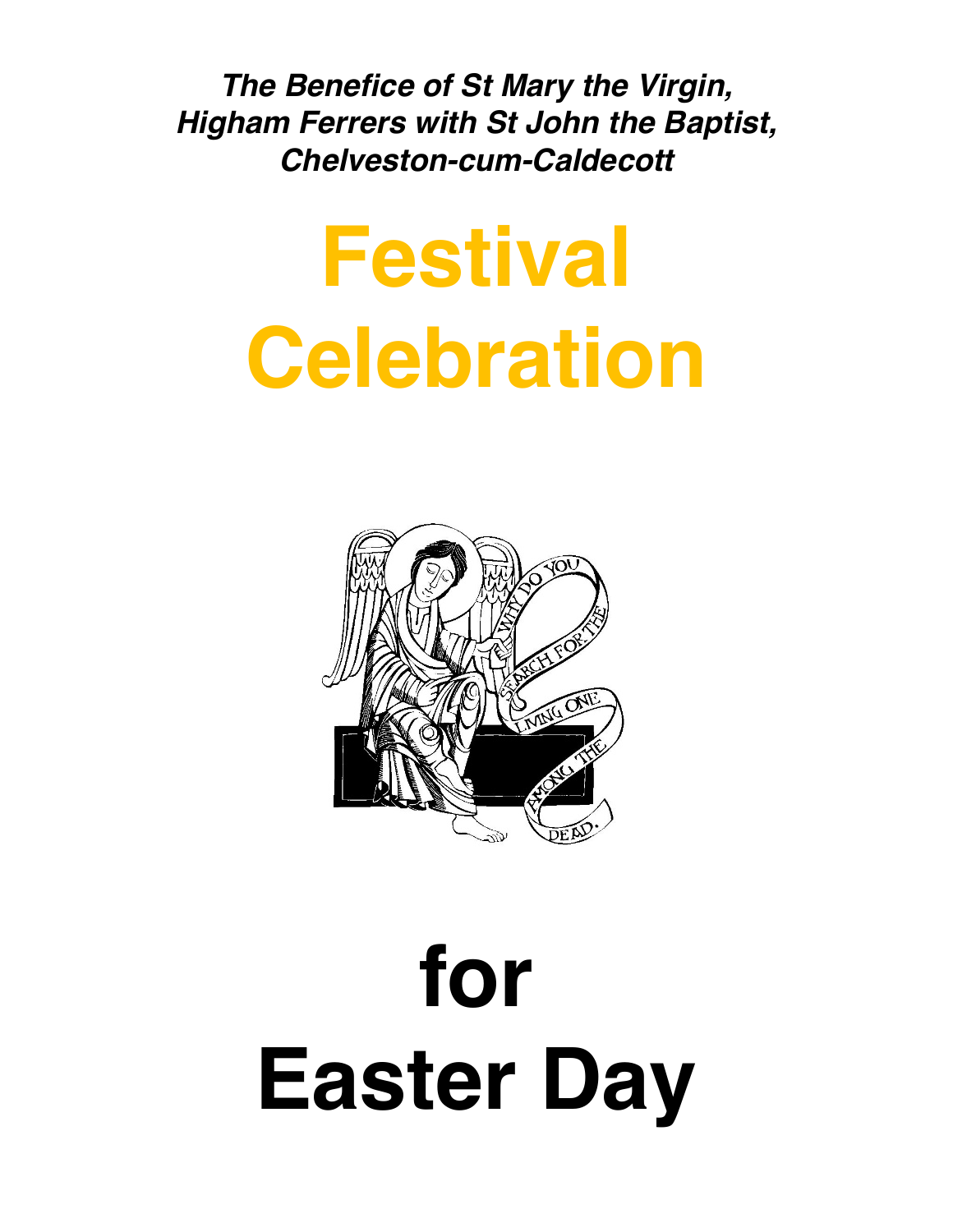# **'There you will see him, just as he told you.'**



*Welcome on this festival day as we meet once again in Online worship to proclaim the astounding news - our Lord is risen! All creation rejoices and we celebrate with joy.*

Today's service was recorded at home by members of The Ministry Team and their families. Thanks also to members of St Mary's Choir for recording the Gospel Acclamation, to Claire Scott and Richard Oberman for bringing the Gospel reading to life, to Annette, Darren, Rhys & Lowri Robinson for leading us in the Intercessions and to the many people who offered their thoughts on *'What Easter means to me'* – Amanda Smith, Sue & Bob Dennis, Sharron Smart, Sandy Coleman and Dave Stuttle.

Please have ready a bowl of water, and some candles to light as we join in this service together.

*The experience of the last year and the suffering of our world once again has made this journey through Holy Week especially significant and our longing for things to be renewed and for new life make this Easter Day deeply meaningful. We are an Easter people and Alleluia is our song!*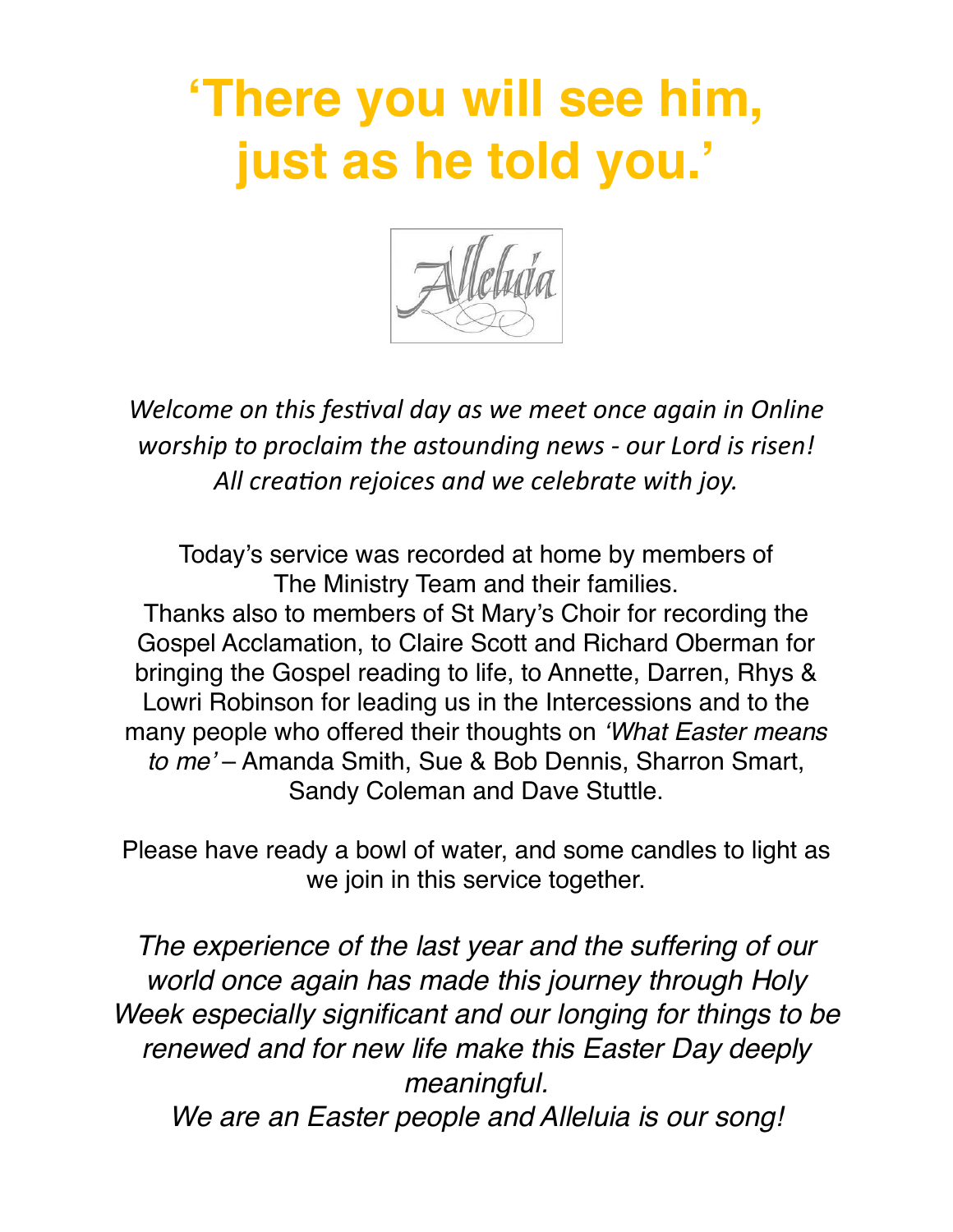*We begin in a moment by celebrating the resurrection as we welcome the light of the Easter candle, lit for the first time from the Easter fire at the Vigil service last night.* 

# **The Gathering**

Alleluia. Christ is risen! **He is risen indeed. Alleluia! Alleluia!** 

# *Hymn*

**Jesus Christ is risen today, Alleluia! our triumphant holy day, Alleluia! who did once, upon the cross, Alleluia! suffer to redeem our loss. Alleluia!** 

**Hymns of praise then let us sing Alleluia! unto Christ, our heavenly King, Alleluia! who endured the cross and grave, Alleluia! sinners to redeem and save. Alleluia!**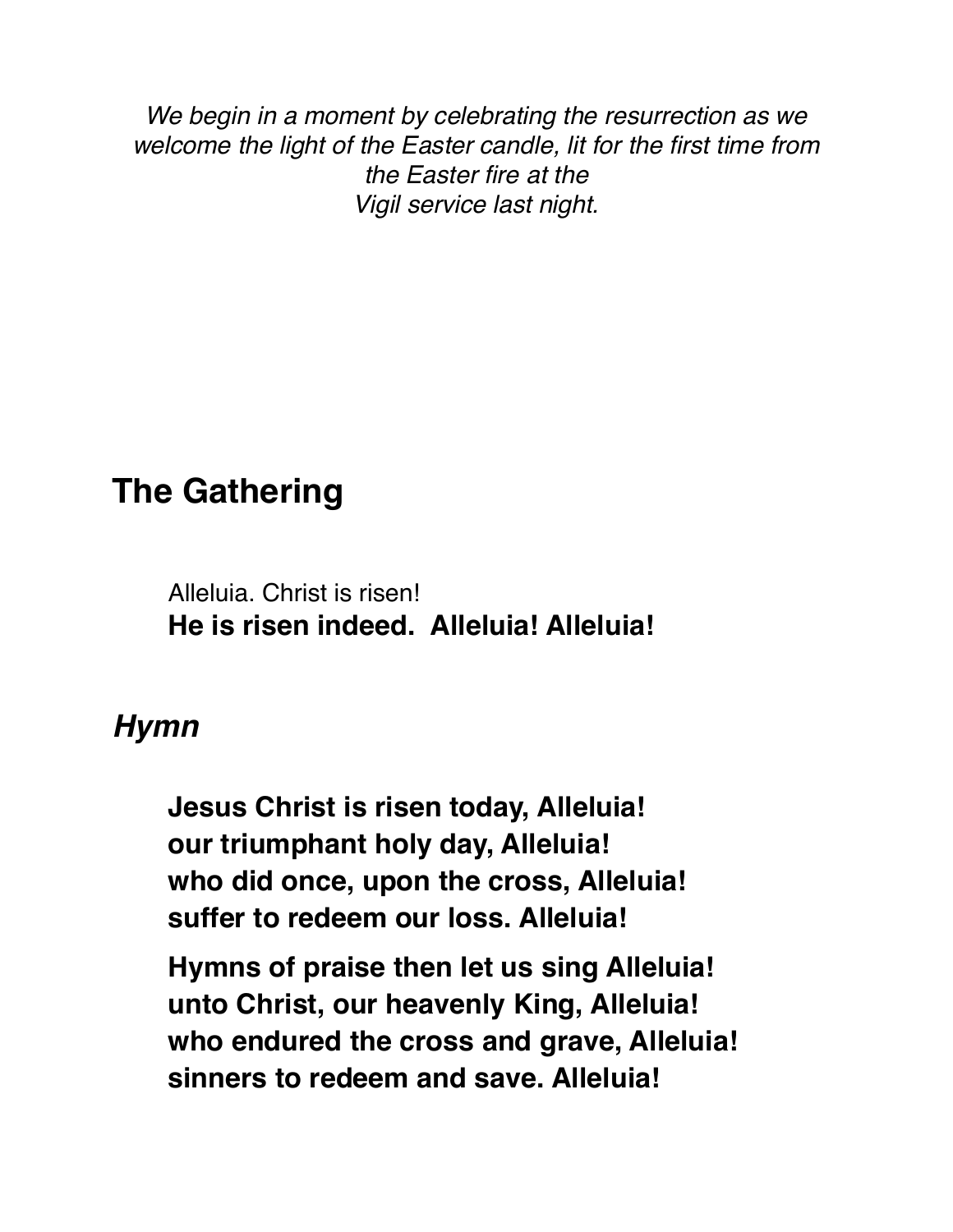**But the pains that he endured Alleluia! our salvation have procured; Alleluia! now above the sky he's King, Alleluia! where the angels ever sing Alleluia!** 



# *Welcoming the Easter Candle - Michelle, Chris, Georgie & Bella*

*The Easter Candle, lit at the Vigil Service is a sign for us of the resurrection.*

> This is the day when our Lord Jesus **Christ** was raised gloriously from the dead. Throughout the world Christians celebrate the mighty power of God as Christ calls us out of darkness to share in his marvellous light. May the light of Christ, rising in glory, banish all darkness from our hearts and minds.

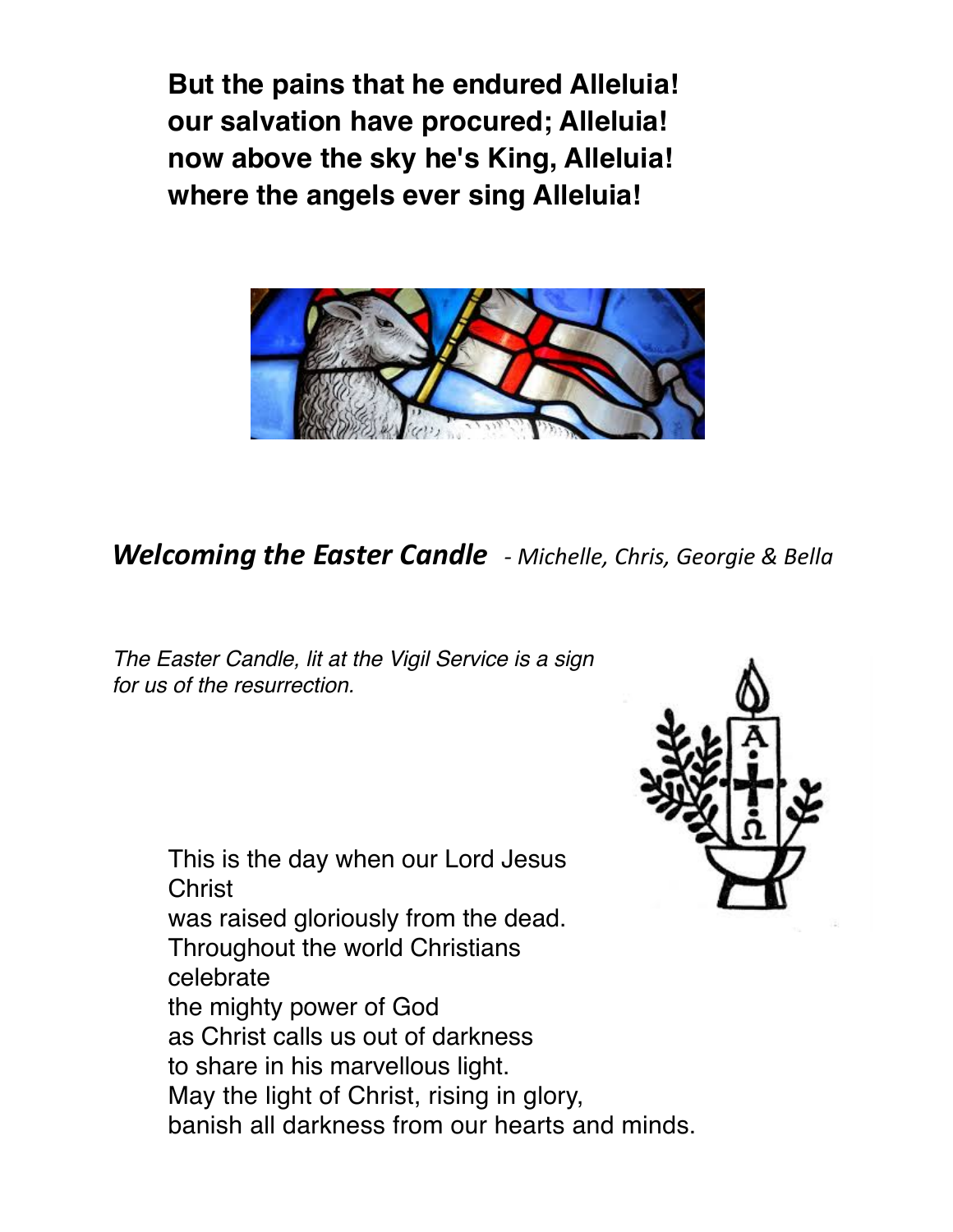*We are invited to light a candle at home as a sign of our sharing the light of Christ in all the world*

May we, and all Christ's people, shine as lights in the world to the glory of God the Father.

The light of Christ - Alleluia! Christ is risen! **He is risen indeed. Alleluia!**

# *Saying Sorry*

*On this day of days we give thanks that we have been forgiven our failings and we give praise to God for Jesus who has washed away all our sins. As a sign of this we take a bowl of water.* 

God our Father, your gift of water brings life and freshness to the earth; in baptism it is a sign of the washing away of our sins and the gift of life eternal. Sanctify this water, we pray. Renew the living spring of your life within us, that we may be free from sin and filled with your saving health; through Christ our Lord.

#### **Amen.**

*We can dip our fingers in the water and make the sign of the cross with it on our forehead or hands, just as we made the sign of the cross with ash at the beginning of Lent.*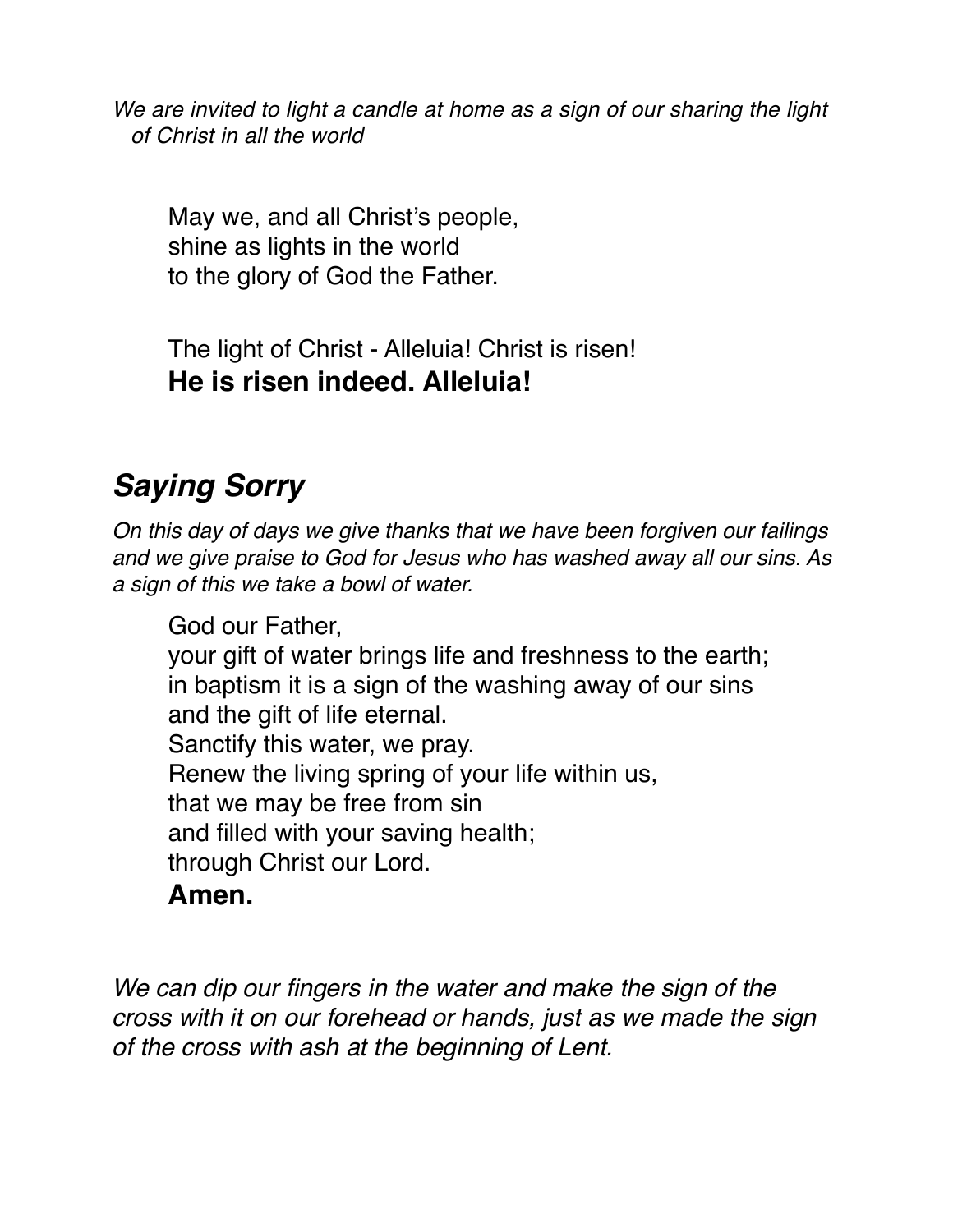

# *We are Forgiven*

May the God of love and power forgive you and free you from your sins, heal and strengthen you by his Spirit, and raise you to new life in Christ our Lord. **Amen.** 

#### *Music*

*We hear a recording of Peterborough Cathedral Choir singing:* 

This joyful Eastertide, away with sin and sorrow! My Love, the Crucified, hath sprung to life this morrow.

*Had Christ, that once was slain, ne'er burst his three-day prison, Our faith had been in vain: but now hath Christ arisen.* 

My flesh in hope shall rest, and for a season slumber: Till trump from east to west shall wake the dead in number.

Death's flood hath lost his chill, since Jesus cross'd the river: Lover of souls, from ill my passing soul deliver. *Words: G R Woodward (1848-1934) Music: William Harris (1883–1973)*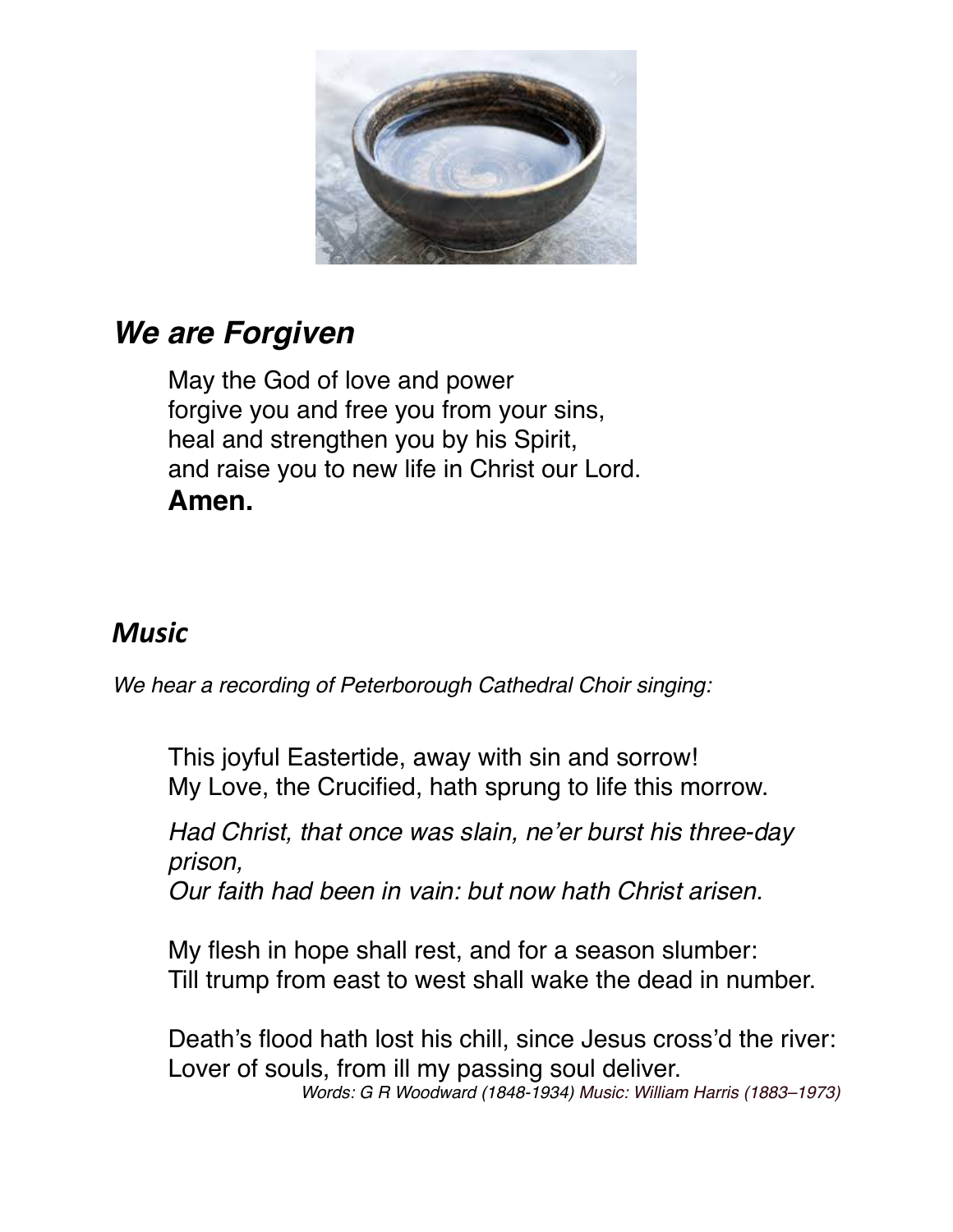

#### *The Easter Collect – Brenda & John*

Let us pray that we may walk the risen life of Christ in glory.

**God of glory, by raising your Son you have broken the chains of death and hell: fill your Church with faith and hope; for a new day has dawned and the way to life stands open in our Saviour Jesus Christ. Amen.** 

# *New Testament Reading* – *Acts 10:34-43- Linda*

A reading from the Acts of the Apostles:

Then Peter began to speak to them: 'I truly understand that God shows no partiality, but in every nation anyone who fears him and does what is right is acceptable to him. You know the message he sent to the people of Israel, preaching peace by Jesus Christ—he is Lord of all. That message spread throughout Judea, beginning in Galilee after the baptism that John announced: how God anointed Jesus of Nazareth with the Holy Spirit and with power; how he went about doing good and healing all, for God was with him. We are witnesses to all that he did both in Judea and in Jerusalem. They put him to death by hanging him on a tree; but God raised him on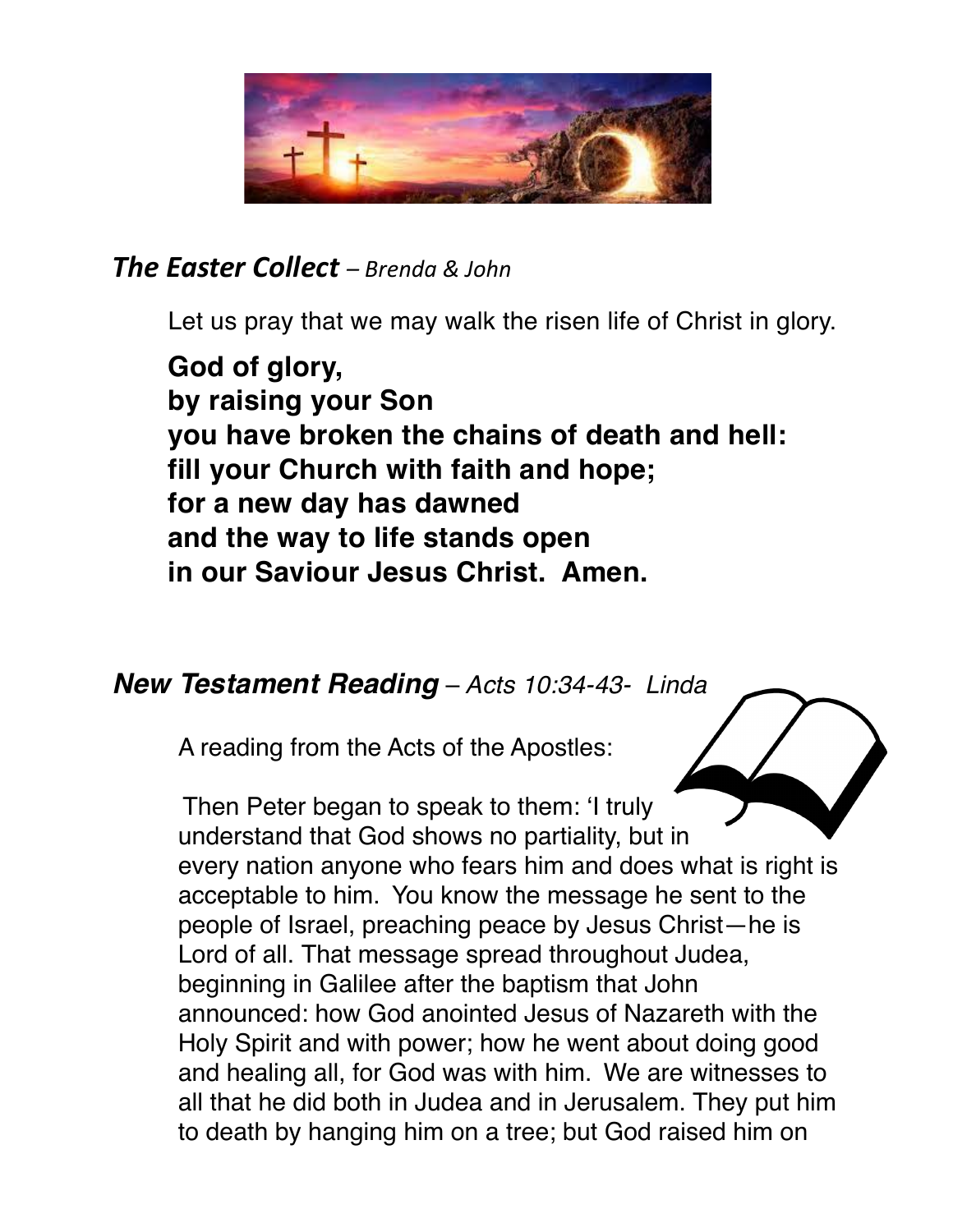the third day and allowed him to appear to us who were chosen by God as witnesses, and who ate and drank with him after he rose from the dead. He commanded us to preach to the people and to testify that he is the one ordained by God as judge of the living and the dead. All the prophets testify about him that everyone who believes in him receives forgiveness of sins through his name.

For the word of the Lord. **Thanks be to God.** 



*We sing Alleluia to greet the Gospel – led by members of the Choir of St Mary's* 

#### **Alleluia, alleluia, alleluia, alleluia!**

*Now he is risen, the Lord, out of the tomb he is risen; he has conquered death, opened heaven to all believers.* 

#### **Alleluia, alleluia, alleluia, alleluia!**

*Christ is the first fruits from death, filling the church with his glory!*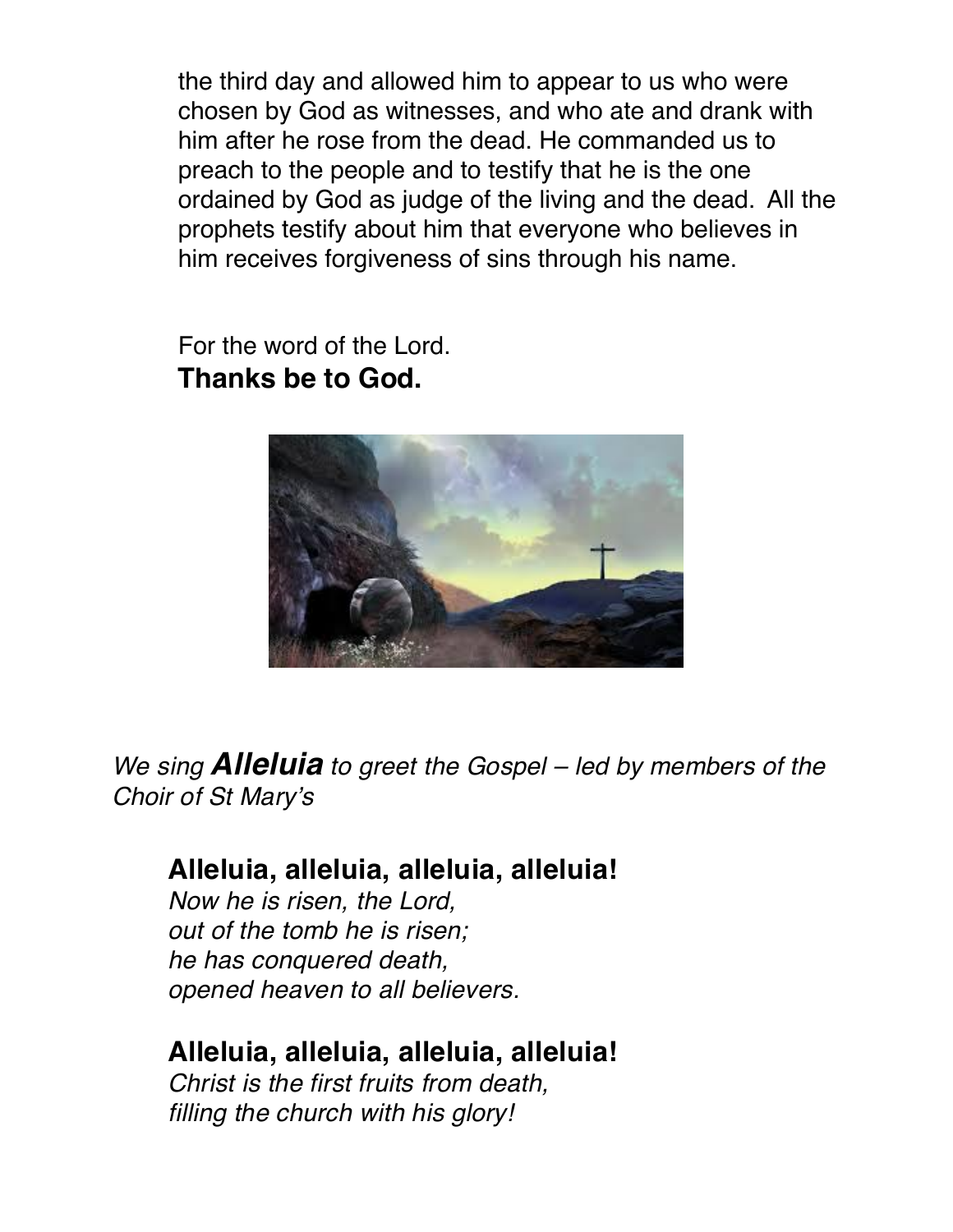*Darkness vanishes in the light of his power.* 

#### **Alleluia, alleluia, alleluia, alleluia!**



#### *Gospel* – Mark 16:1-8 – *read by Paul, Claire & Richard*

#### Hear the Gospel of our Lord Jesus Christ according to Mark **Glory to you, O Lord**

When the sabbath was over, Mary Magdalene, and Mary the mother of James, and Salome bought spices, so that they might go and anoint him. And very early on the first day of the week, when the sun had risen, they went to the tomb. They had been saying to one another, 'Who will roll away the stone for us from the entrance to the tomb?' When they looked up, they saw that the stone, which was very large, had already been rolled back. As they entered the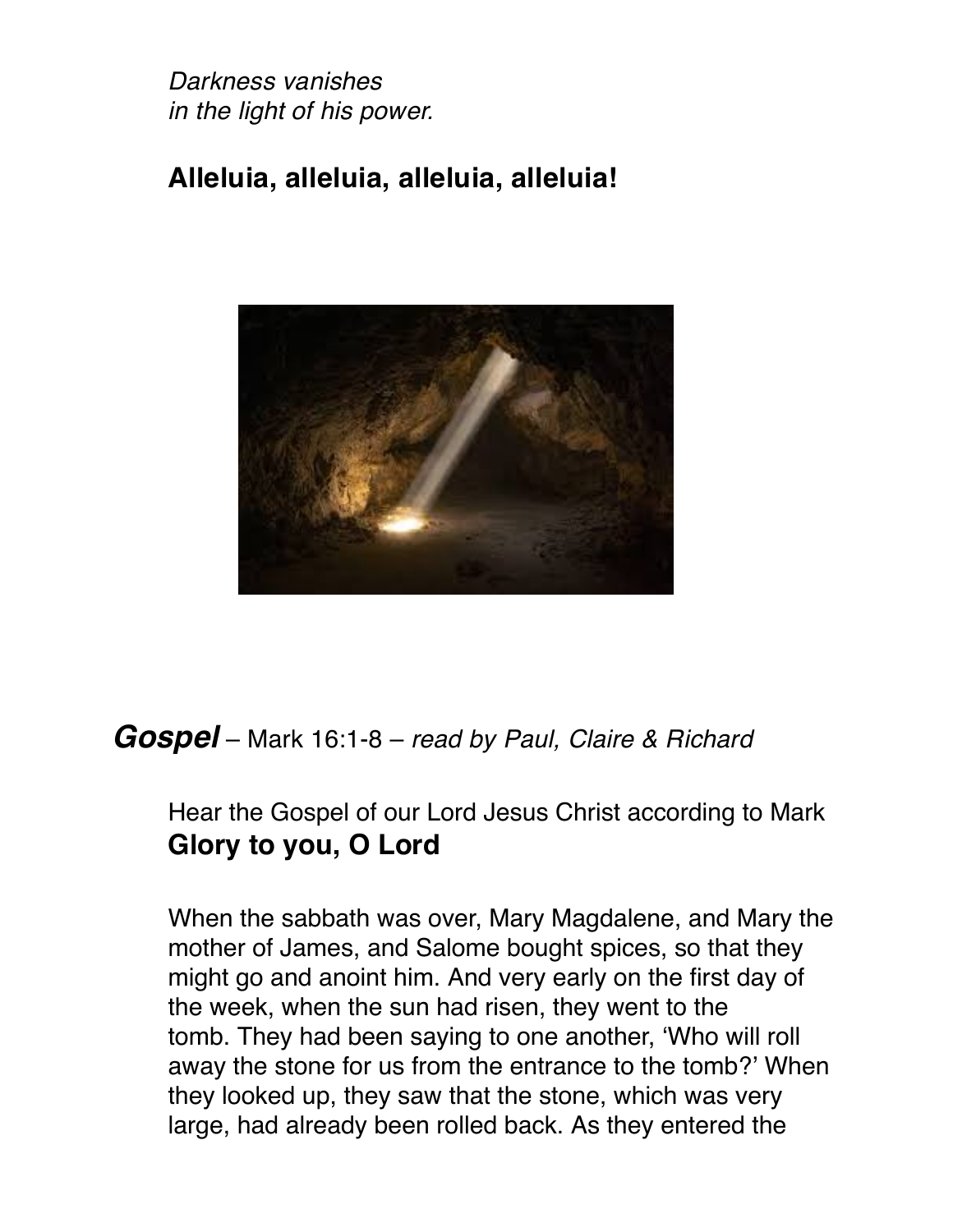tomb, they saw a young man, dressed in a white robe, sitting on the right side; and they were alarmed. But he said to them, 'Do not be alarmed; you are looking for Jesus of Nazareth, who was crucified. He has been raised; he is not here. Look, there is the place they laid him.

But go, tell his disciples and Peter that he is going ahead of you to Galilee; there you will see him, just as he told you.' So they went out and fled from the tomb, for terror and amazement had seized them; and they said nothing to anyone, for they were afraid.

Alleluia! This is the Gospel of the Lord. **Praise to you, O Christ.** 



# *Song*

*Alleluia, alleluia, give thanks to the risen Lord.*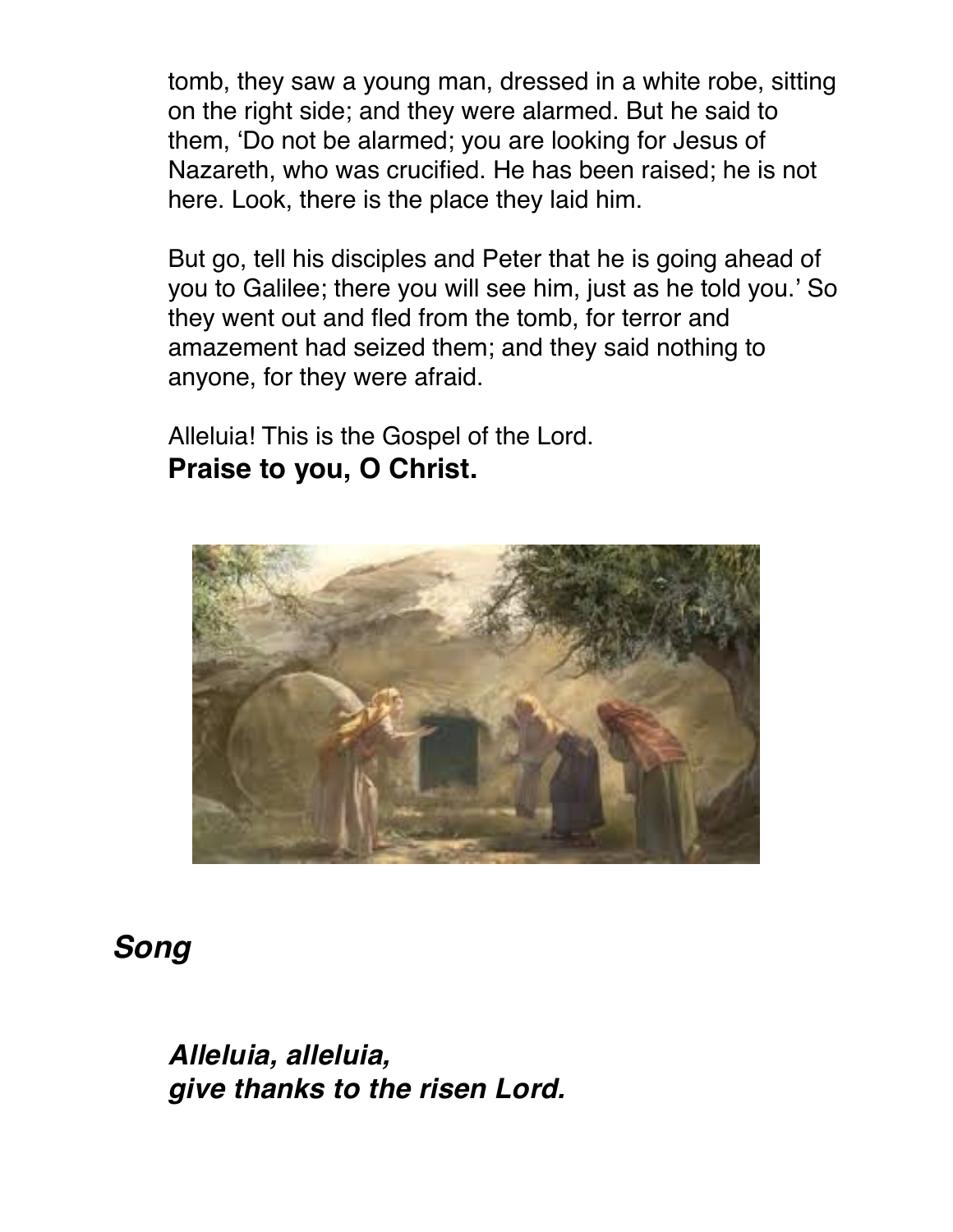*Alleluia, alleluia, give praise to his name.*

**Jesus is Lord of all the earth: he is the King of creation:** 

**Spread the good news o'er all the earth:** 

**Jesus has died and has risen:** 

**We have been crucified with Christ: now we shall live for ever:** 



**God has proclaimed the just reward: life for the world, alleluia:** 

**Come, let us praise the living God: joyfully sing to our Saviour:** 

*Words & Music: Donald Fishel (b.1950)* 

*Homily* – *Michelle* 

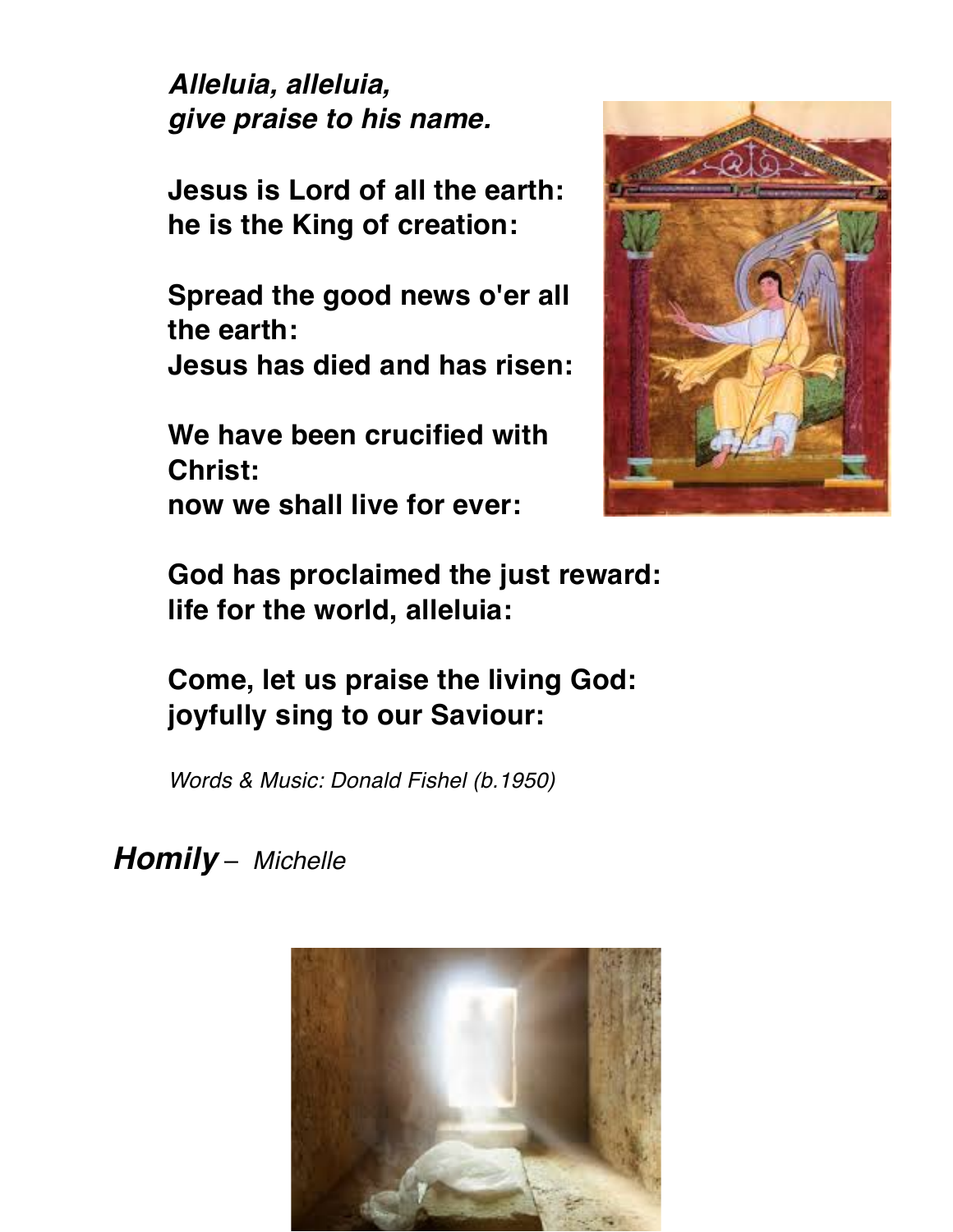# *What Easter means to me…*

*Hearing stories from our church family… Amanda, Sharron, Sue, Dave, Bob & Sandy.*

# *Hymn*

**See, what a morning, gloriously bright, with the dawning of hope in Jerusalem; folded the grave-clothes, tomb filled with light, as the angels announce, 'Christ is risen!' See God's salvation plan, wrought in love, borne in pain, paid in sacrifice, fulfilled in Christ, the Man, for he lives, Christ is risen from the dead!** 

**See Mary weeping, 'Where is he laid? as in sorrow, she turns from the empty tomb; hears a voice speaking, calling her name; it's the Master, the Lord raised to life again! The voice that spans the years, speaking life, stirring hope, bringing peace to us, will sound till he appears, for he lives, Christ is risen from the dead!**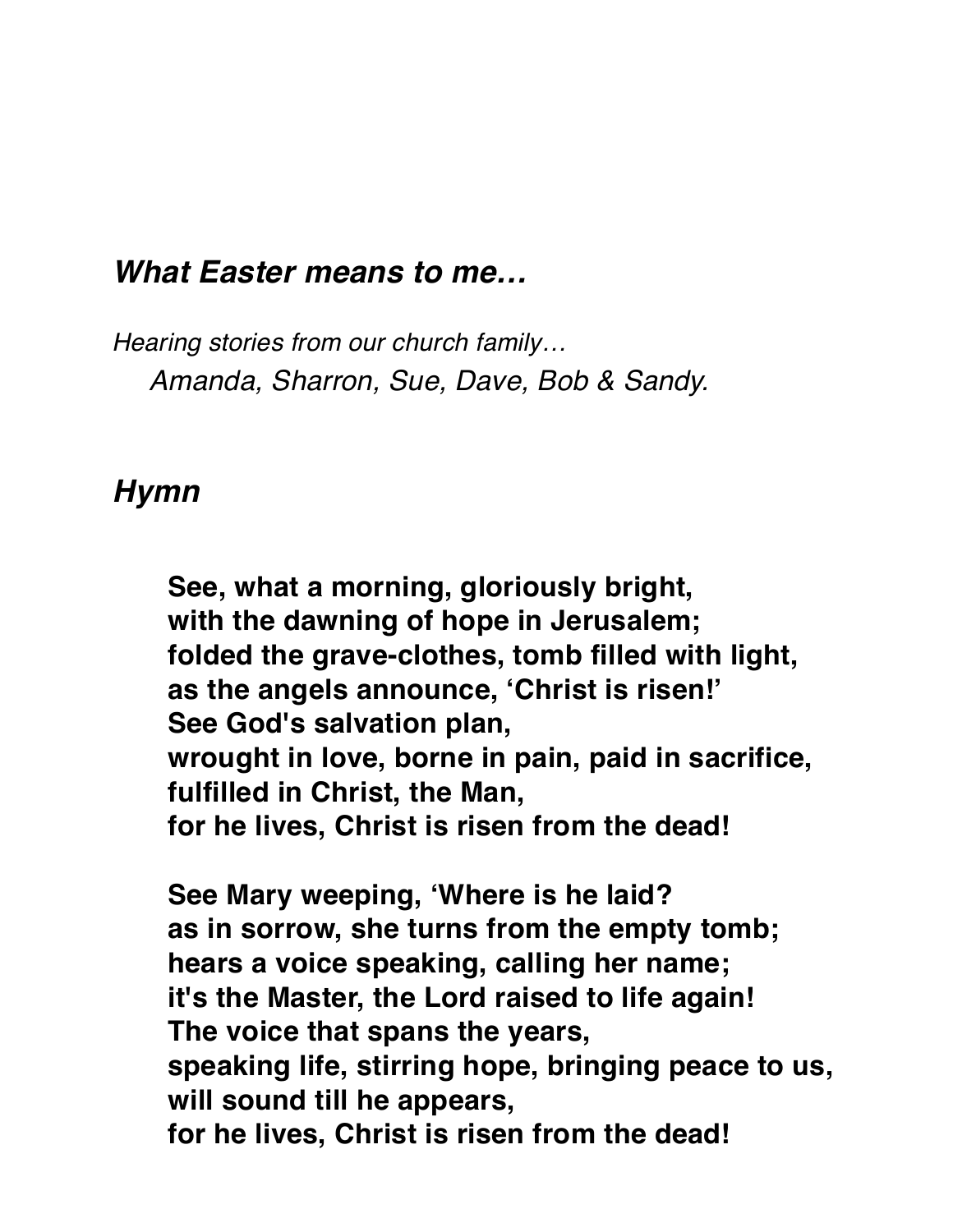**One with the Father, Ancient of Days, through the Spirit who clothes faith with certainty; honour and blessing, glory and praise to the King crowned with power and authority! And we are raised with him, death is dead, love has won, Christ has conquered; and we shall reign with him, for he lives, Christ is risen from the dead!** 

> *words & music: Stuart Townend (b. 1963) & Keith Getty (b.1974)*



#### *Prayers of Intercession led by Darren, Annette, Rhys & Lowri Robinson*

We pray to Jesus, our Risen Lord, the Lord of life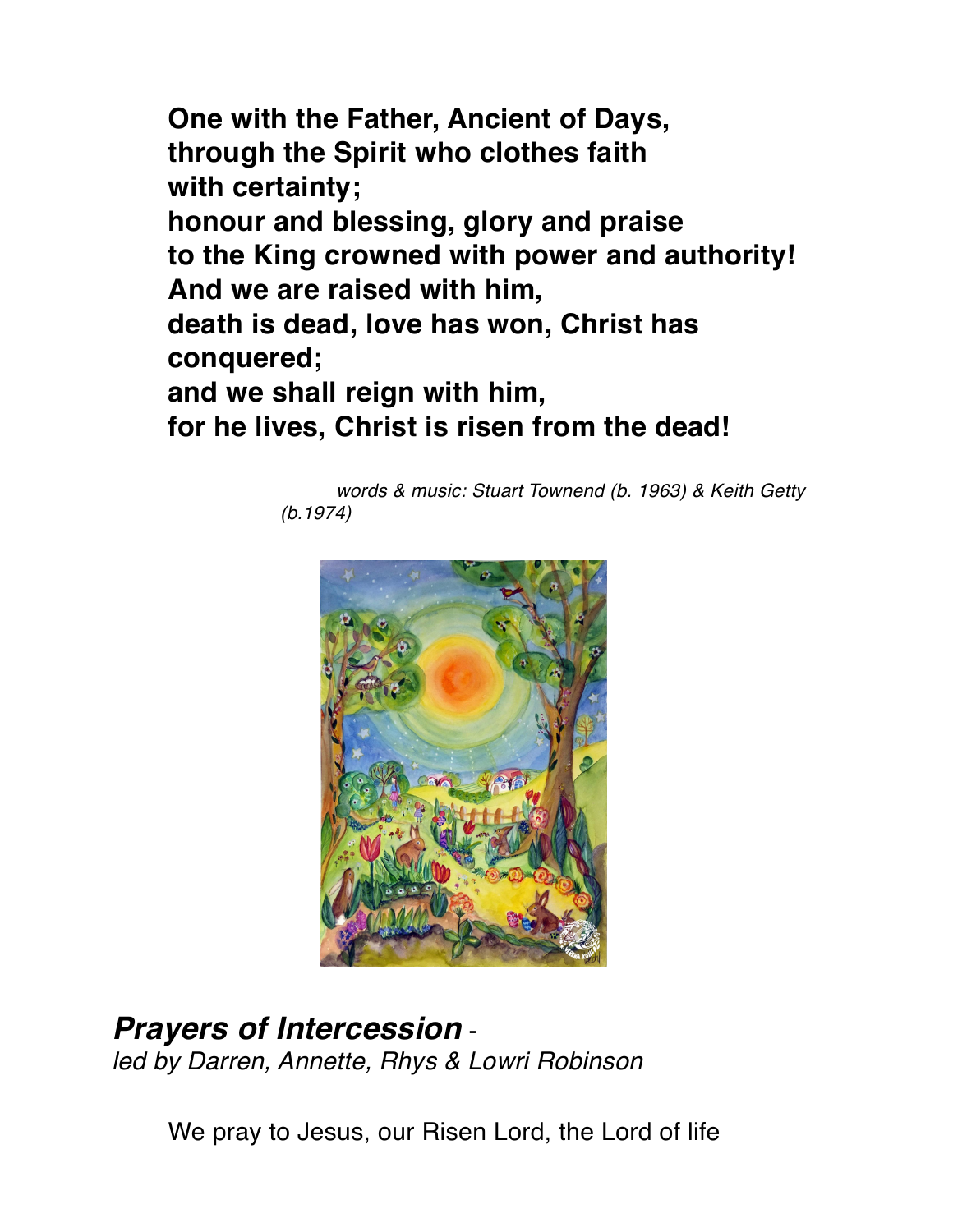who is with us as we worship and present with us to eternity.

Jesus, light of the world, bring the light and peace of your gospel to the nations.

Jesus, Lord of life, **in your mercy, hear us.**

Jesus, bread of life, give food to the hungry, and nourish us all with your word.

Jesus, Lord of life, **in your mercy, hear us.**

Jesus, our way, our truth, our life, be with us and all who follow you in the way … Deepen our appreciation of your truth and fill us with your life.

Jesus, Lord of life, **in your mercy, hear us.**



Jesus, Good Shepherd who gave your life for the sheep, recover the straggler, bind up the injured, strengthen the sick and lead the healthy and strong to new pastures.

Jesus, Lord of life, **in your mercy, hear us.**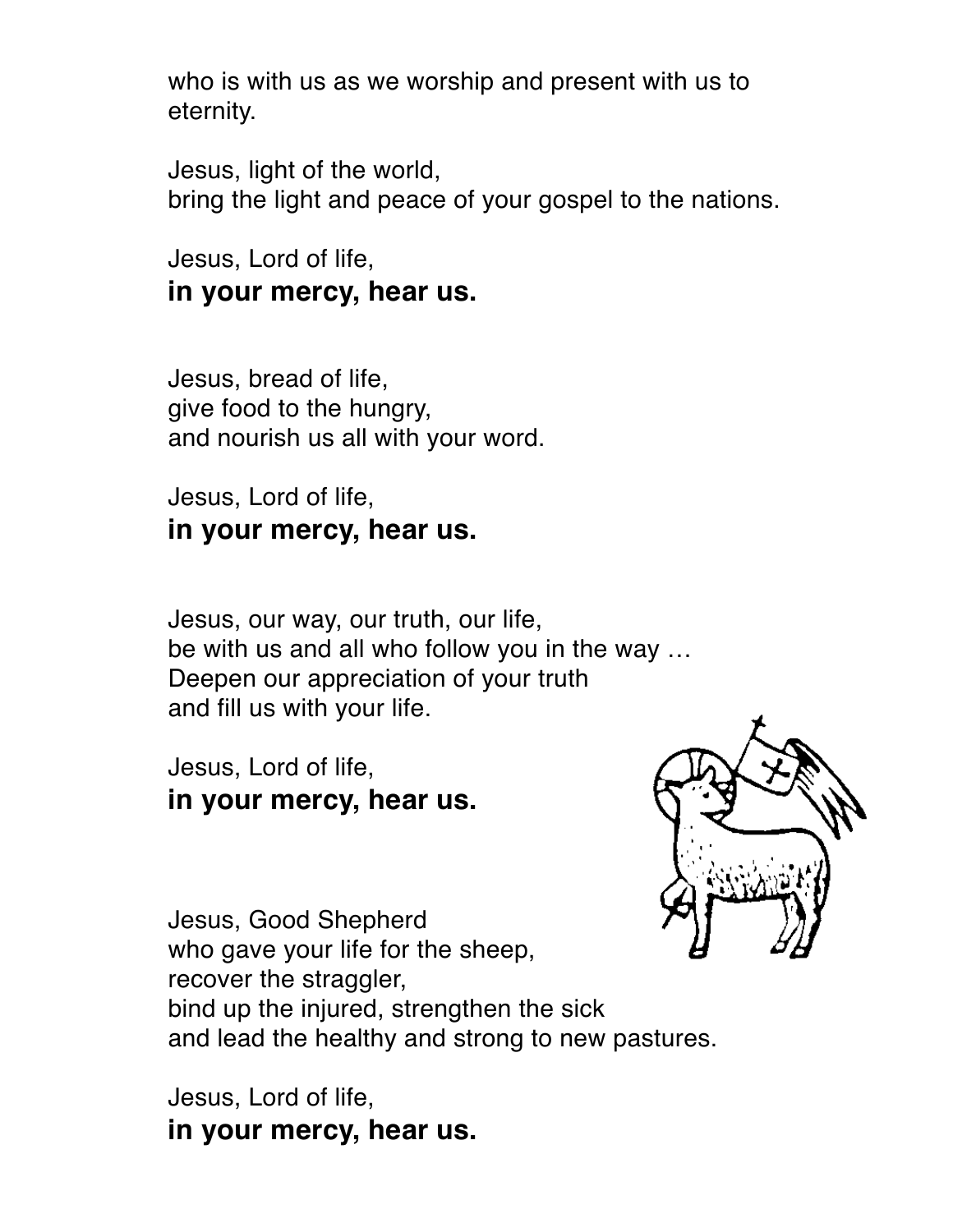Jesus, the resurrection and the life,

we give you thanks for all who have lived and believed in you …

Raise us with them to eternal life.

Jesus, Lord of life, **in your mercy, hear us, accept our prayers, and be with us always. Amen.**



# *The Lord's Prayer – Lesley*

Rejoicing in God's new creation, as our Saviour taught us, so we pray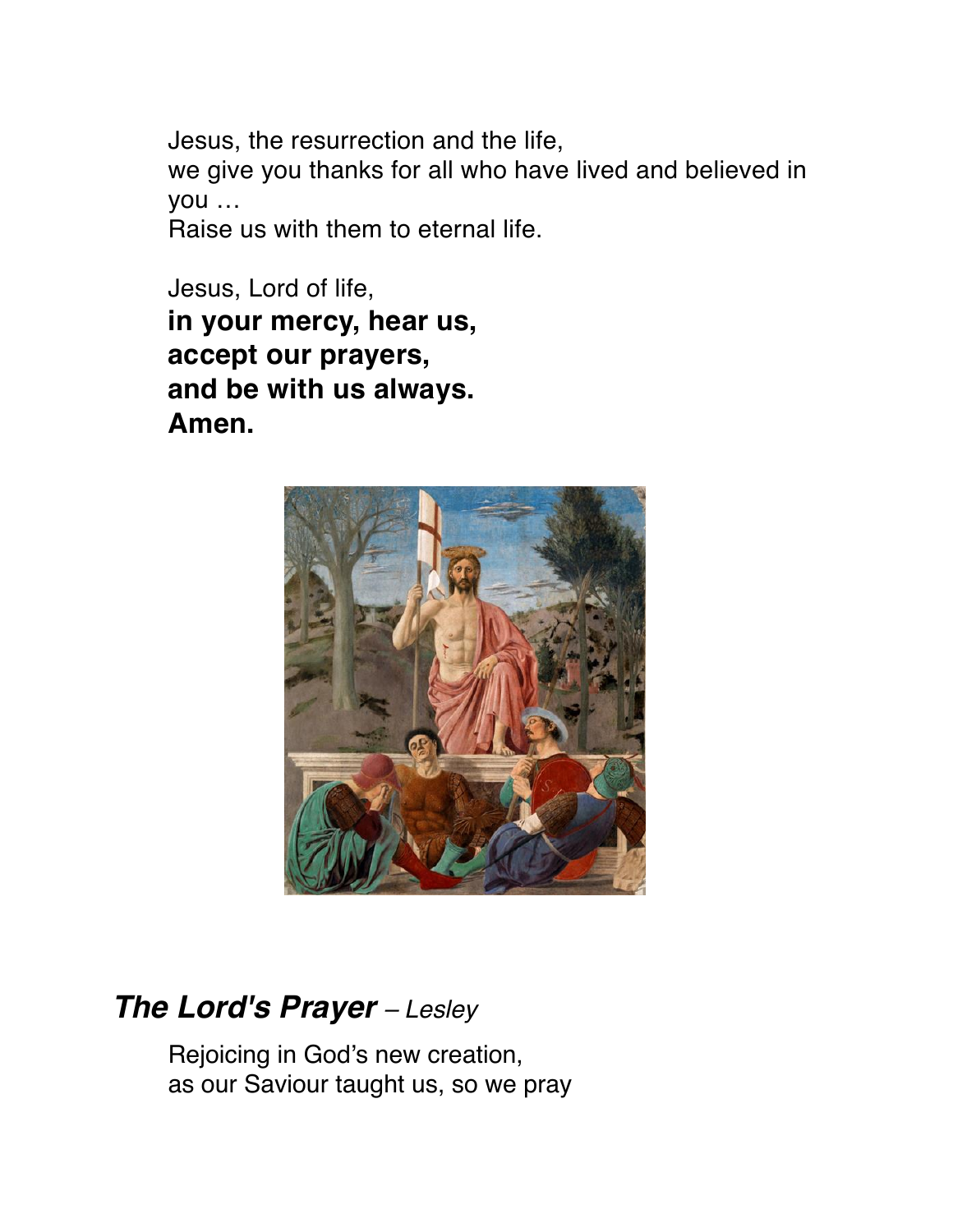**Our Father, who art in heaven, hallowed be thy name, thy kingdom come, thy will be done, on earth as it is in heaven. Give us this day our daily bread. And forgive us our trespasses as we forgive those who trespass against us. And lead us not into temptation but deliver us from evil. For thine is the kingdom, the power, and the glory for ever and ever. Amen.** 



*Hymn*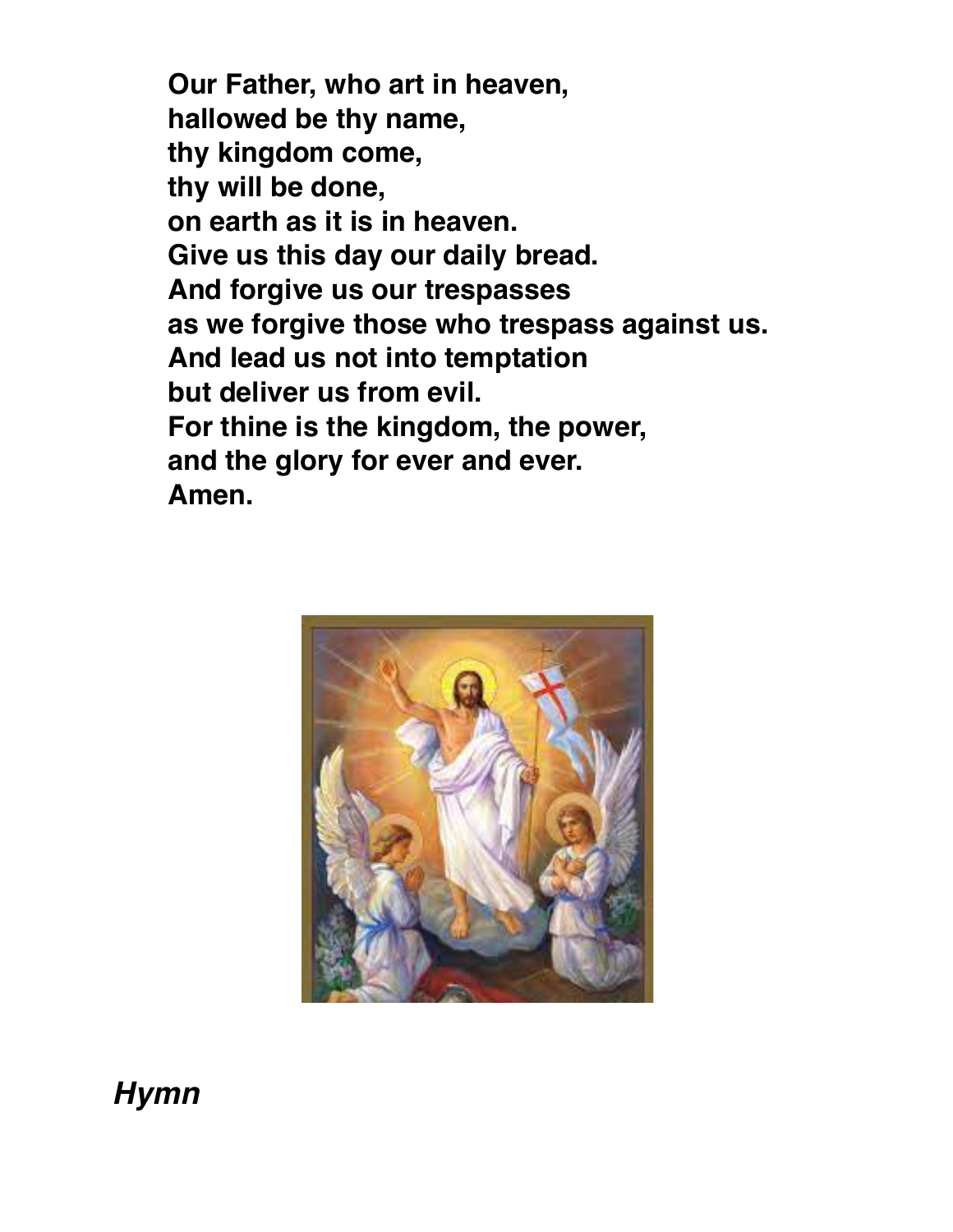**Good Christians all, rejoice and sing! Now is the triumph of our King. To all the world glad news we bring:**  *Alleluia, alleluia, alleluia!* 

**The Lord of life is risen for ay: bring flowers of song to strew his way; let all the earth rejoice and say**

**Praise we praise in songs of victory that Love, that Life, which cannot die, and sing with hearts uplifted high**

**Thy name we bless, O risen Lord, and sing today with one accord the life laid down, the life restored:** 

*Words: Cyril Argentine Alington (1872-1955) Music: Melody from Melchior Vulpius's Gesangbuch, 1609* 

# *The Peace – Lesley*



The risen Christ came and stood among his disciples and said, 'Peace be with you.' Then were they glad when they saw the Lord. Alleluia!

The peace of the Lord be always with you **and also with you. Alleluia.**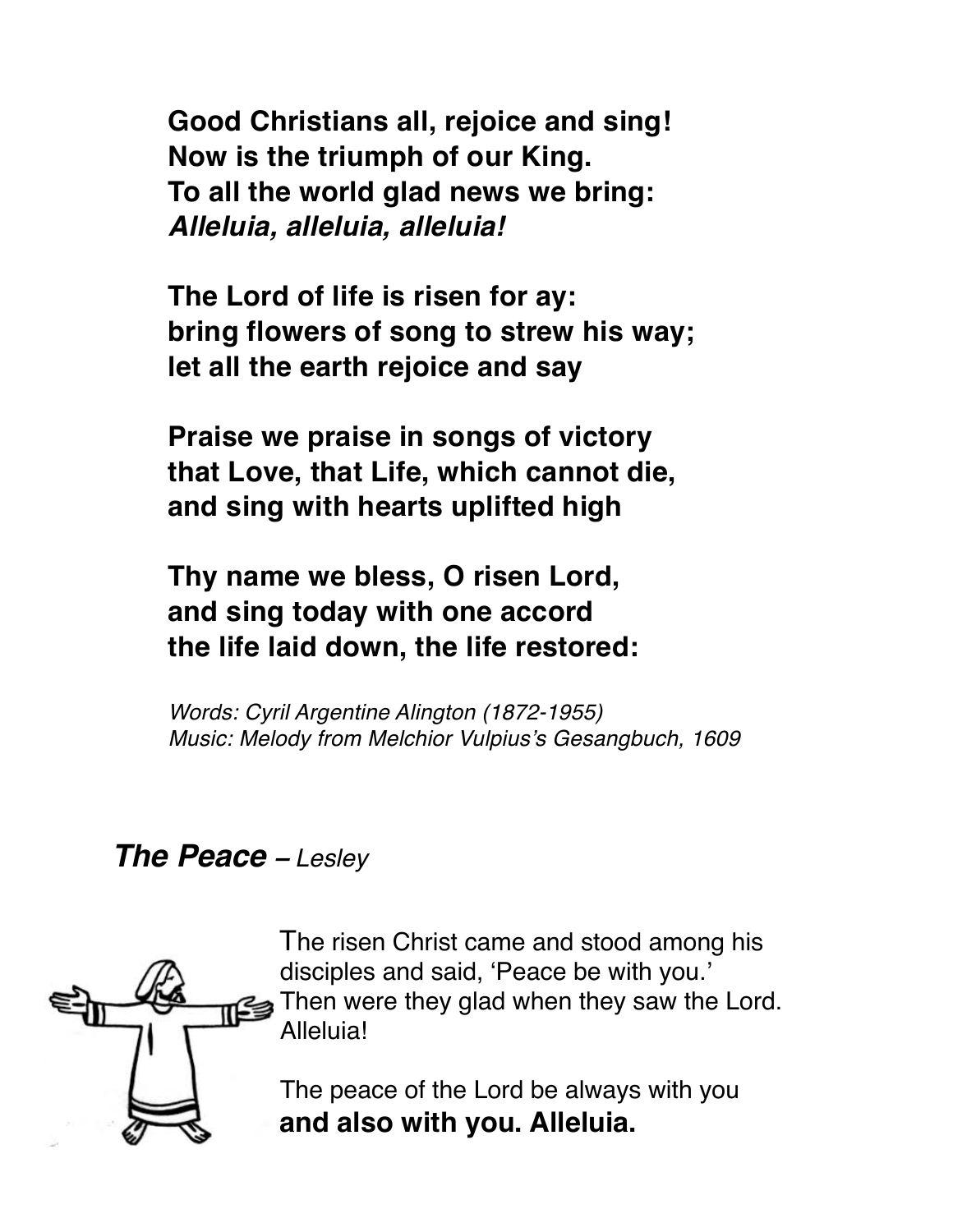Let us offer one another a sign of peace.

*We share peace with those we are with, and with those we join with in worship, near and far, in this world and in the glorious new life of eternity.* 

# *Closing Prayer – Linda*

*We pray together* 

**God of our salvation, you have restored us to life, you have brought us back again into your love, by the triumphant death and resurrection of Christ continue to heal us, as we go to live and work in the power of your Spirit, to your praise and glory. Amen.** 

# **The Dismissal**

#### *Acclamation – Brenda & John*

Alleluia! Christ is risen. **He is risen indeed. Alleluia!** Praise the God and Father of our Lord Jesus Christ. **He has given us new life and hope.**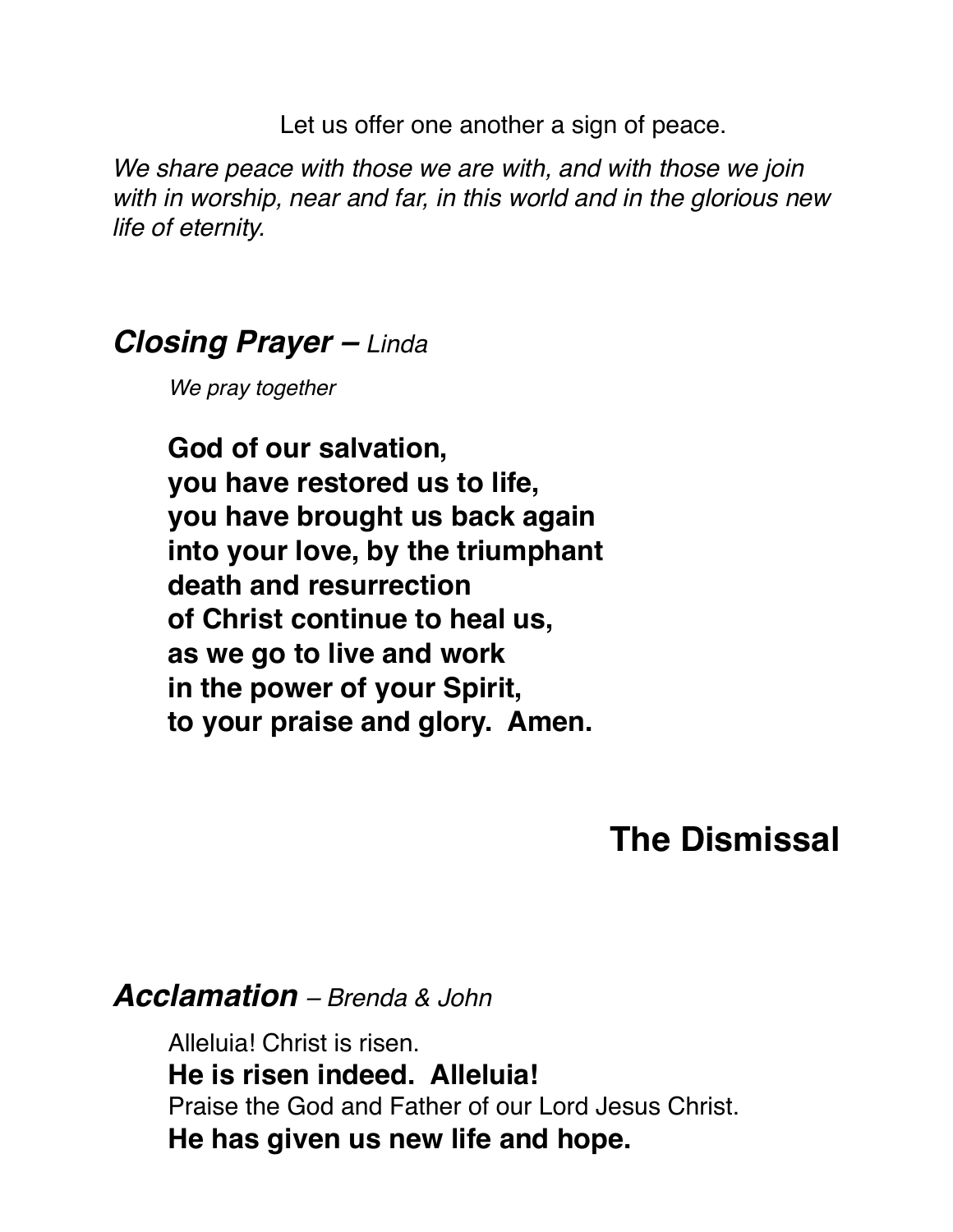**He has raised Jesus from the dead.** He has claimed us as his own; **He has brought us out of darkness. He has made us light to the world.**  Alleluia! Christ is risen!

**He is risen indeed. Alleluia! Alleluia! Alleluia!** 



*Final Hymn* 

**Thine be the glory, risen, conquering Son, endless is the victory thou o'er death hast won; angels in bright raiment rolled the stone away, kept the folded grave-clothes where thy body lay.** *Thine be the glory, risen, conquering Son; endless is the victory thou o'er death hast won.*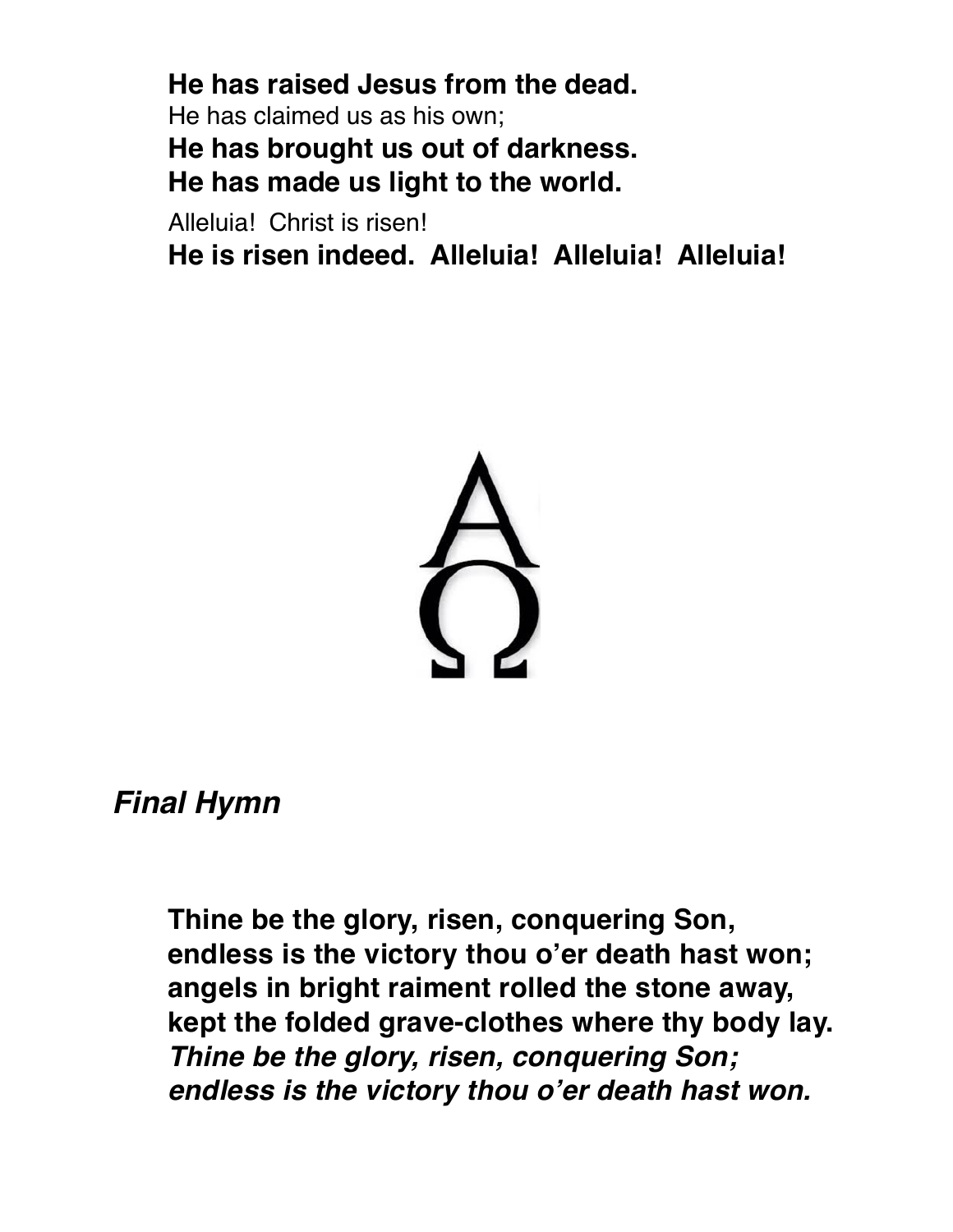**Lo, Jesus meets us, risen from the tomb; lovingly he greets us, scatters fear and gloom; let the church with gladness hymns of triumph sing, for her Lord now liveth, death hath lost its sting:** 

**No more we doubt thee, glorious Prince of life; life is naught without thee: aid us in our strife; make us more than conquerors,** 

**thro' thy deathless love;**

**bring us safe through Jordan to thy home above:** 

*Words: Edmond Budry (1854-1932) Music: GF Handel (1685-1759)* 



#### *The Blessing - Michelle*

God, who through the resurrection of our Lord Jesus Christ has given us the victory, give you joy and peace in your faith; and the blessing of God almighty, the Father, the Son, and the Holy Spirit, be among you and remain with you always. **Amen.**